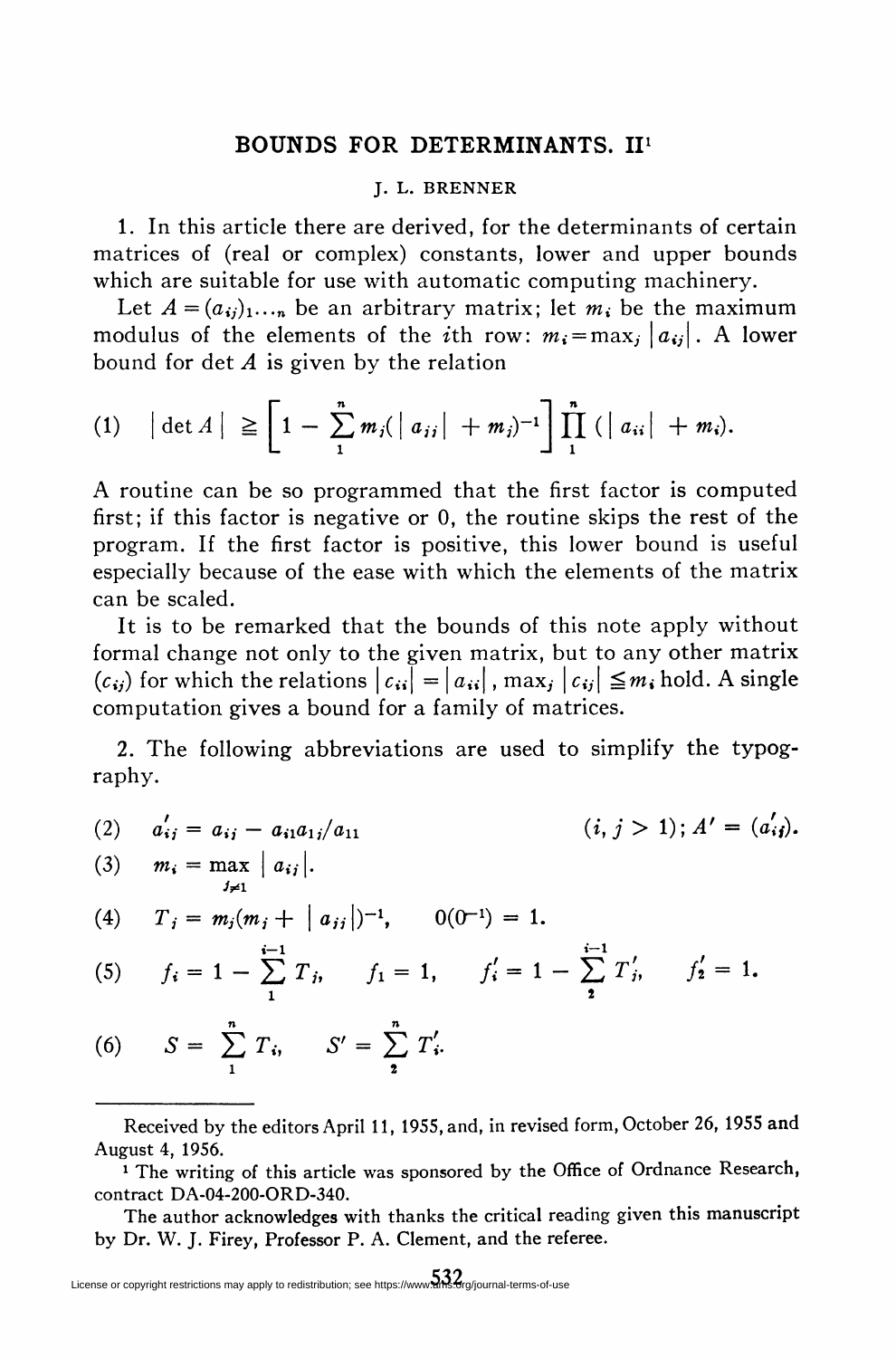(7) 
$$
G_i = m_i [T_i^{-1} - f_i^{-1}].
$$

Moreover,  $m_i'$ ,  $T_i'$ ,  $G_i'$  are defined by priming (3), (4), (7) respectively. The bound (1) needs to be established only under the hypothesis  $S<1$ . The first step is

LEMMA 1. If  $S<1$ , then  $S' < 1$ .

PROOF. Note  $a_{11} \neq 0$  if  $S<1$ . From (2), (3) the relations

$$
m'_i \leq m_i(1 + m_1/|a_{11}|), \quad |a'_{ii}| \geq |a_{ii}| - m_1 m_i/|a_{11}|
$$

follow. Hence the following relations are true.

$$
T'_{i} = 1 - \frac{|a'_{ii}|}{m'_{i} + |a'_{ii}|} \le 1 - \frac{|a'_{ii}|}{m_{i}(1 + m_{1}/|a_{11}|) + |a'_{ii}|}
$$
\n
$$
(8) = \frac{m_{i}(1 + m_{1}/|a_{11}|)}{m_{i}(1 + m_{1}/|a_{11}|) + |a'_{ii}|}
$$
\n
$$
\le (1 + m_{1}/|a_{11}|)T_{i} = (1 - T_{1})^{-1}T_{i}.
$$

By use of this estimate for  $T_i$  together with the hypothesis  $S<1$  in the form  $\sum_{i=1}^{n} T_i < 1 - T_1$ , the conclusion

$$
S' = \sum_{i=1}^{n} T_i \leq (1 - T_1)^{-1} \sum_{i=1}^{n} T_i < 1
$$

follows.

COROLLARY (Ostrowski  $[1]$ ). Let  $m_i$ ,  $T_i$ , S be defined by (3), (4), (6). The hypothesis  $S<1$  is enough to establish the conclusion det  $A\neq 0$ .

In view of the relation

$$
(9) \qquad \qquad \det A = a_{11} \det A',
$$

this is an obvious consequence of Lemma 1.

In attending to the proof of (1), we note first that the right member of (1) can be rewritten  $\prod_{i=1}^{n} G_i = |a_{11}| \cdot \prod_{i=1}^{n} G_i$ , and proceed to establish the relations  $G_i \geq G_i$ . The induction hypothesis  $|\det A'|$  $\geq \prod_{i=1}^{n} G'_{i}$  will finish the argument by (9).

LEMMA 2.  $G_i^{\prime} \geq G_i$  (i>1).

PROOF. The explicit assumption  $\sum_{i=1}^{i-1} T_i < 1$  is made. Without it, (1) is trivial.

We use the estimate (8). Thus we obtain